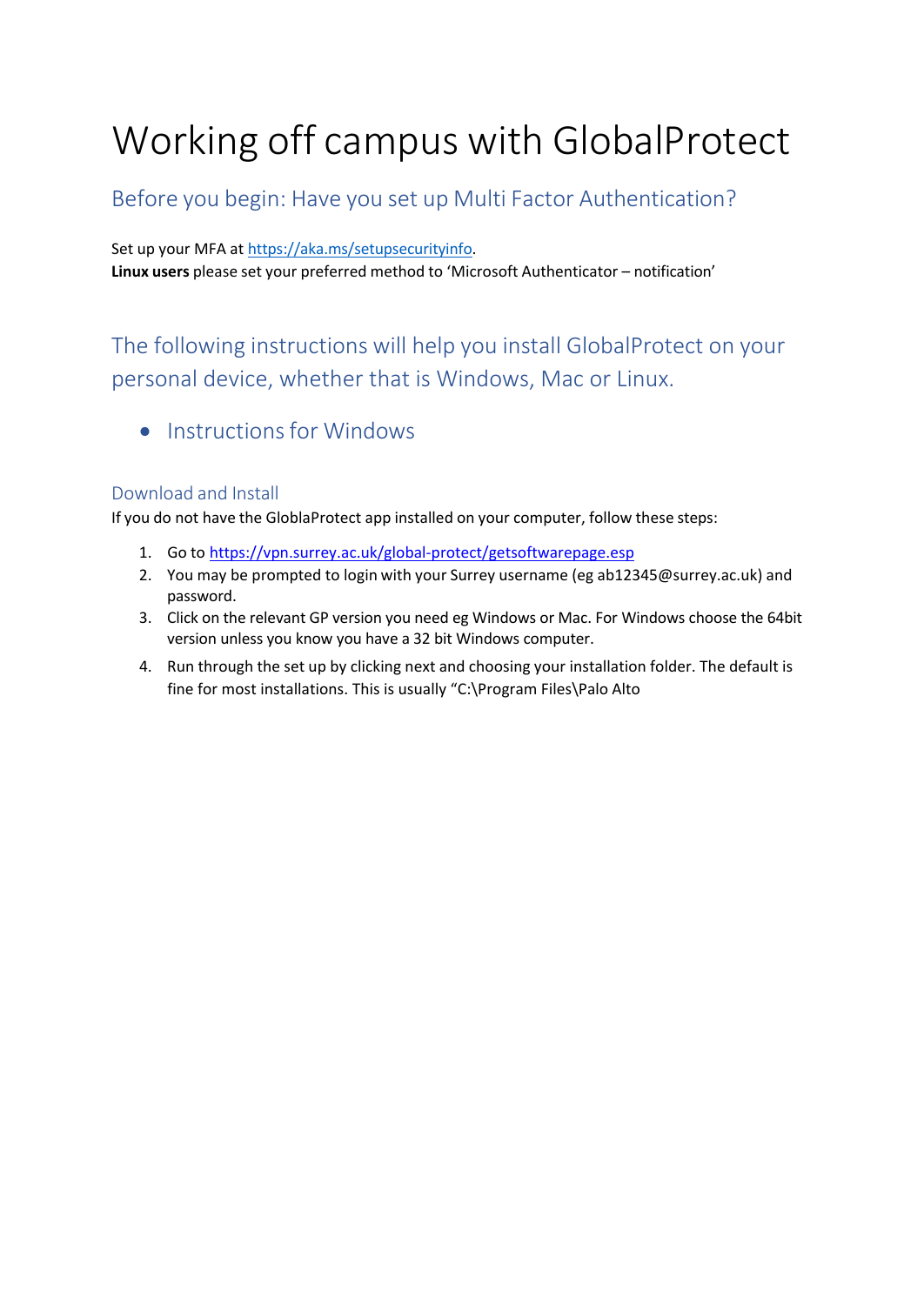#### Networks\GlobalProtect" on windows



5. You have now installed GlobalProtect. Follow the first-time setup instructions to continue

#### First-time Setup

Follow these steps if you have installed GlobalProtect on your device but have never connected before.

1. Find the grey icon in your system tray (little arrow by the clock). It is highlighted in red here on Windows 10:



2. When you click the icon, a prompt will appear. Enter "vpn.surrey.ac.uk" (without quotes) and click connect:

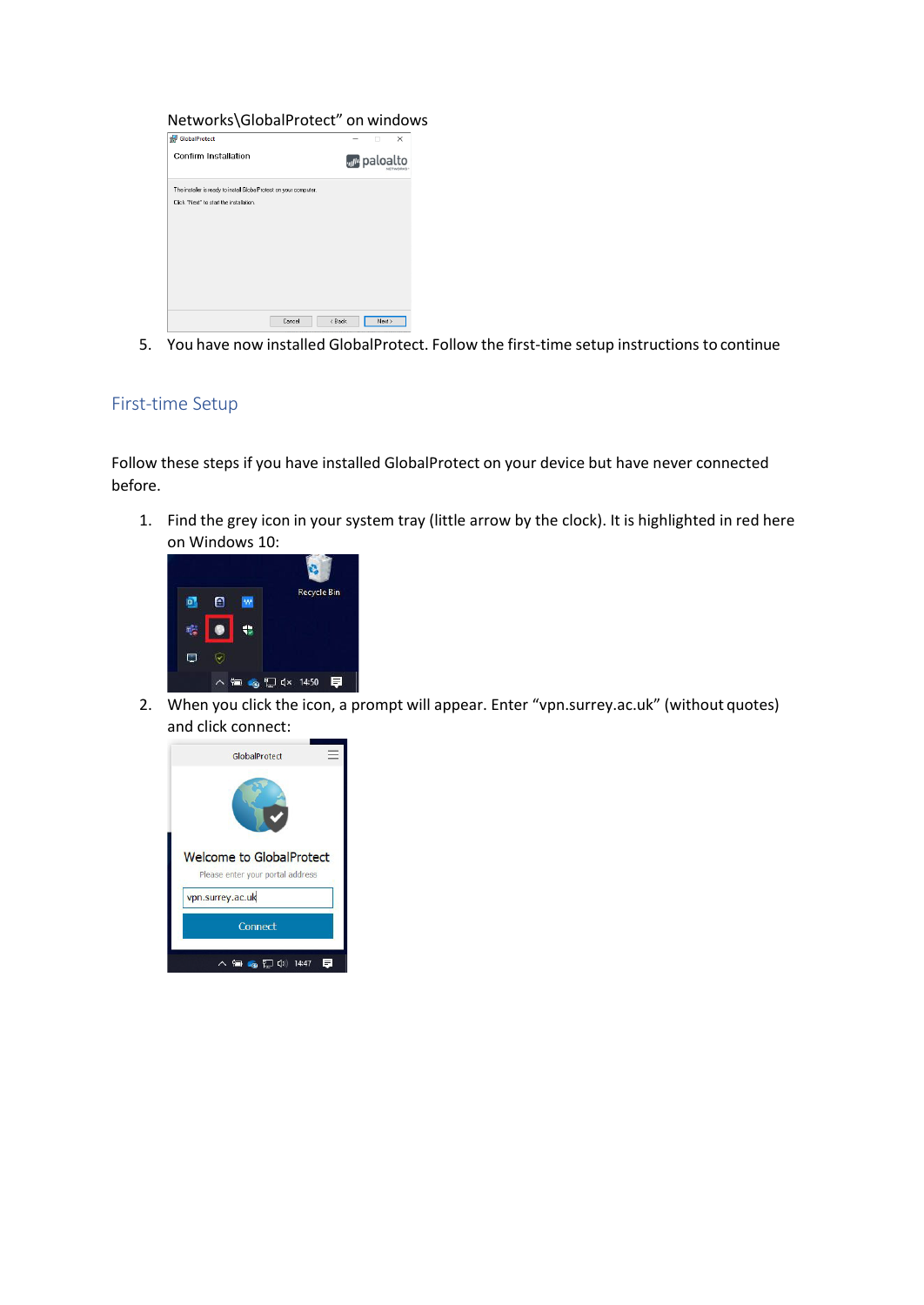3. Select the account you wish to use and your university password. You will need to approve your login using MFA.



# • Instructions for MacOS

# Download and Install

If you do not have the GlobalProtect app installed on your computer, follow these steps:

- 1. Go to <https://vpn.surrey.ac.uk/global-protect/getsoftwarepage.esp>
- 2. You may be prompted to login with your Surrey username and password
- 3. Download the GlobalProtect version for Mac and run it.
- 4. You may need to allow the system extension when installed. Do this by opening 'Security Preferences'



# First-time Setup

Follow these steps if you have installed the client on your device but have never connected before.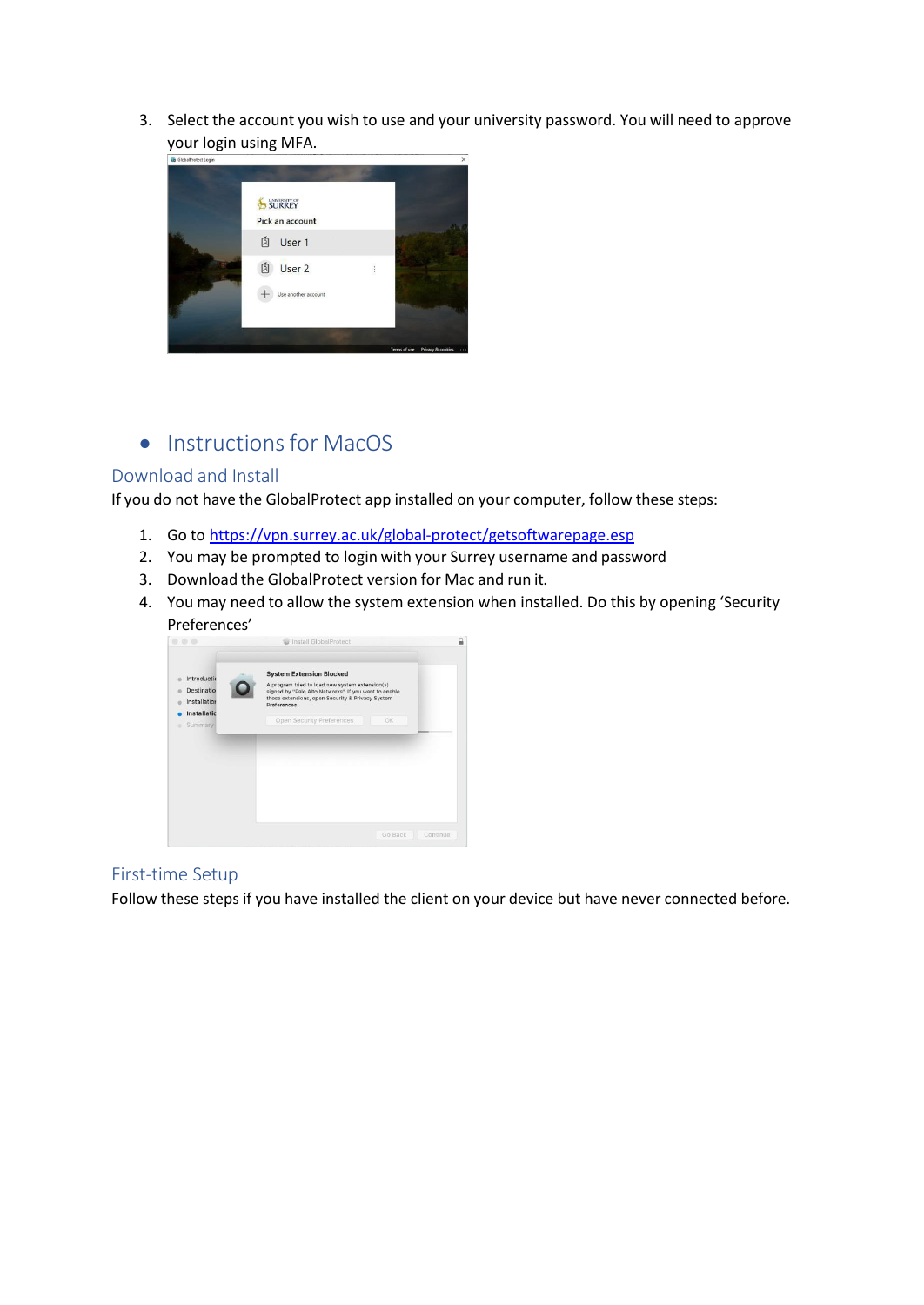1. Open the GlobalProtect app from the system menu by clicking on the GlobalProtect icon in your system tray (by the clock in the top right of the screen)



- 2. Enter 'vpn.surrey.ac.uk' as the portal address and click 'Connect'
- 3. Enter your surrey credentials in the window that appears, including '@surrey.ac.uk'. Youwill need to approve the login with Multi Factor Authentication.



4. You may get stuck on 'Connecting'<br> $\bullet \bullet \Box \cong \blacksquare$ 



**5.** To fix this, open **System Preferences > Security & Privacy**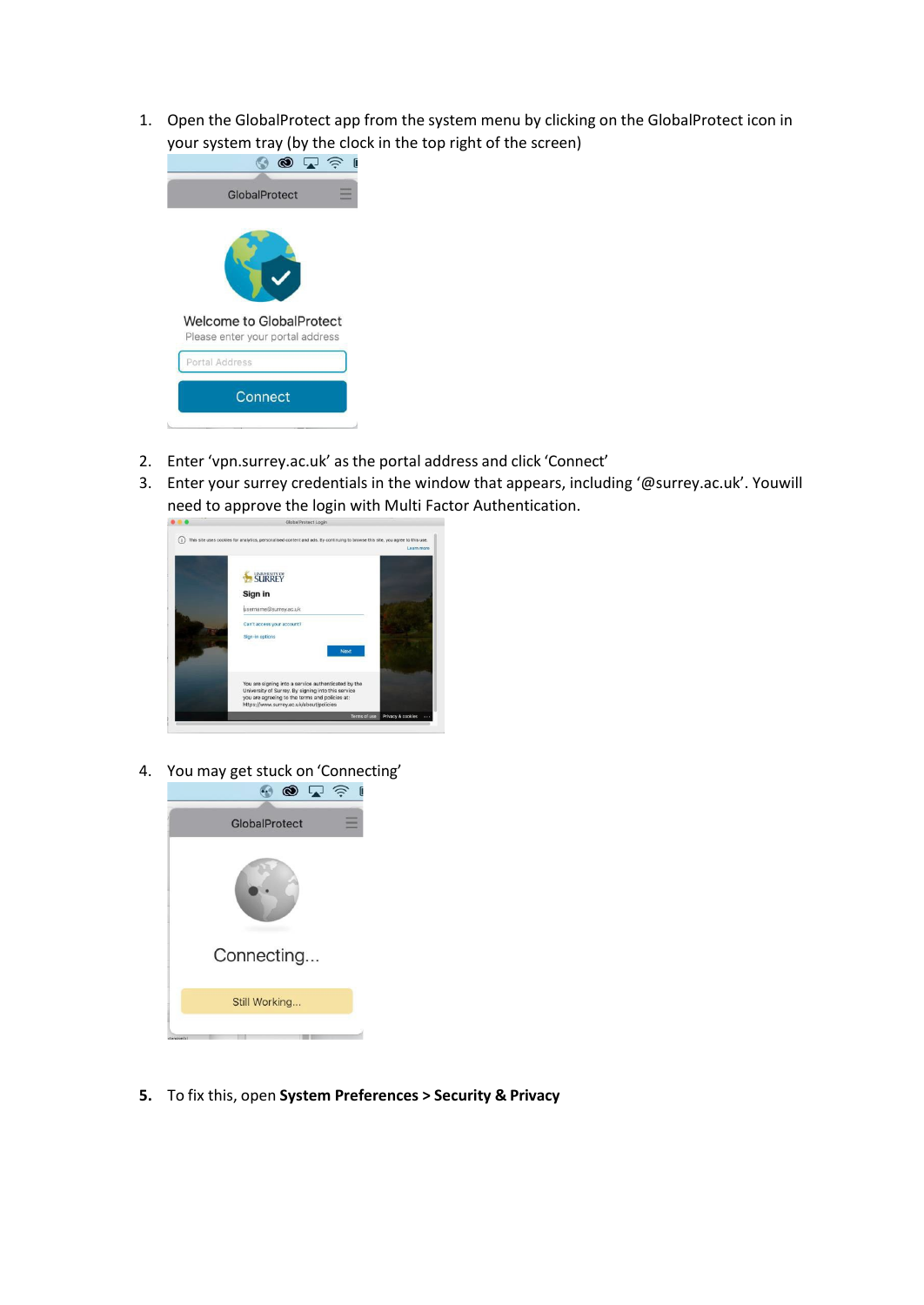6. Allow the software from **Palo Alto Networks** to run



7. You will then be asked to login with your surrey credentials. You will need to approve the login with Multi Factor Authentication (MFA)



8. Allow GlobalProtect to access your local storage



- 9. Entries are added to **Security & Privacy** to enable Full Disk Access and Files and Folders
- Instructions for Linux

## Prerequisites

#### Changing your MFA method

Due to technical limitations, it is important that you change your MFA settings to push to the MS authenticator app on your phone

1. Download, install and register the MS authenticator app on your phone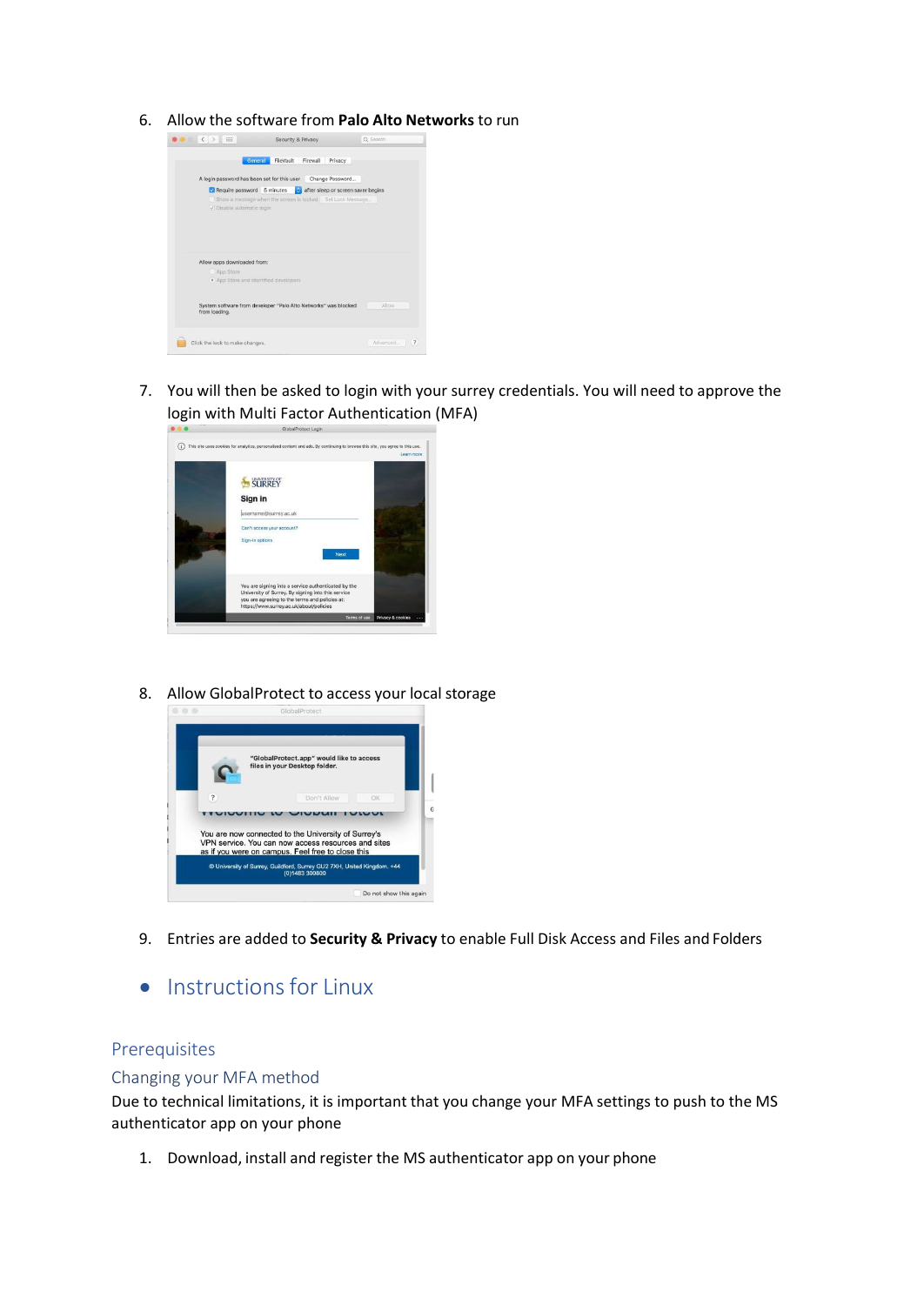- 2. Navigate to <https://aka.ms/setupsecurityinfo>
- 3. Login with your Surrey account
- **4.** Change the **Default sign-in method** to **Microsoft Authenticator notification**

| @gm | Change default method                                                                    |         |  |
|-----|------------------------------------------------------------------------------------------|---------|--|
|     | Which method would you like to use to sign in?<br>Microsoft Authenticator - notification |         |  |
|     | <b>Back</b>                                                                              | Confirm |  |

This is required as Linux has no way of returning the numbers you receive from an SMS or email.

### Download and Install

Obtain the installer package

- 1. Go to [https://appstore.surrey.ac.uk](https://appstore.surrey.ac.uk/)
- 2. Download the 'GlobalProtect' package and save to a location on your computer

#### Install the client (Ubuntu)

Once you have obtained the installer package PanGPLinux-1.0.1-cli.tgz (where 1.0.1 is the software version):

- 1. Open a terminal window and navigate to the folder where the file resides
- **2.** Extract the data using **tar -xf \$filename**



3. Install the .deb package using the package manager:

**sudo dpkg -I GlobalProtect\_deb-1.0.1.0-1.deb** (replace the software version as appropriate)<br>:-/Downloads\$ sudo dpkg -i GlobalProtect\_deb-5.1.1.0-17.deb

| be tecting previously unselected package globalprotect.               |
|-----------------------------------------------------------------------|
| (Reading database  218279 files and directories currently installed.) |
| Preparing to unpack GlobalProtect $deb-5.1.1.0-17. deb$               |
| Start installing gp                                                   |
| Jnpacking globalprotect $(5.1.1-17)$                                  |
| Setting up globalprotect $(5.1.1-17)$                                 |
| Enable qp service                                                     |
| Starting gp service                                                   |
| Create symlink for qp cli                                             |
| Starting gpa                                                          |
| Processing triggers for man-db $(2.8.3-2$ ubuntu0.1)                  |
| s:~/Downloads\$                                                       |
|                                                                       |

## Connecting and Disconnecting

Linux does not have any graphical user interface so you will have to connect and disconnect through the terminal. You can make shortcuts and aliases as appropriate.